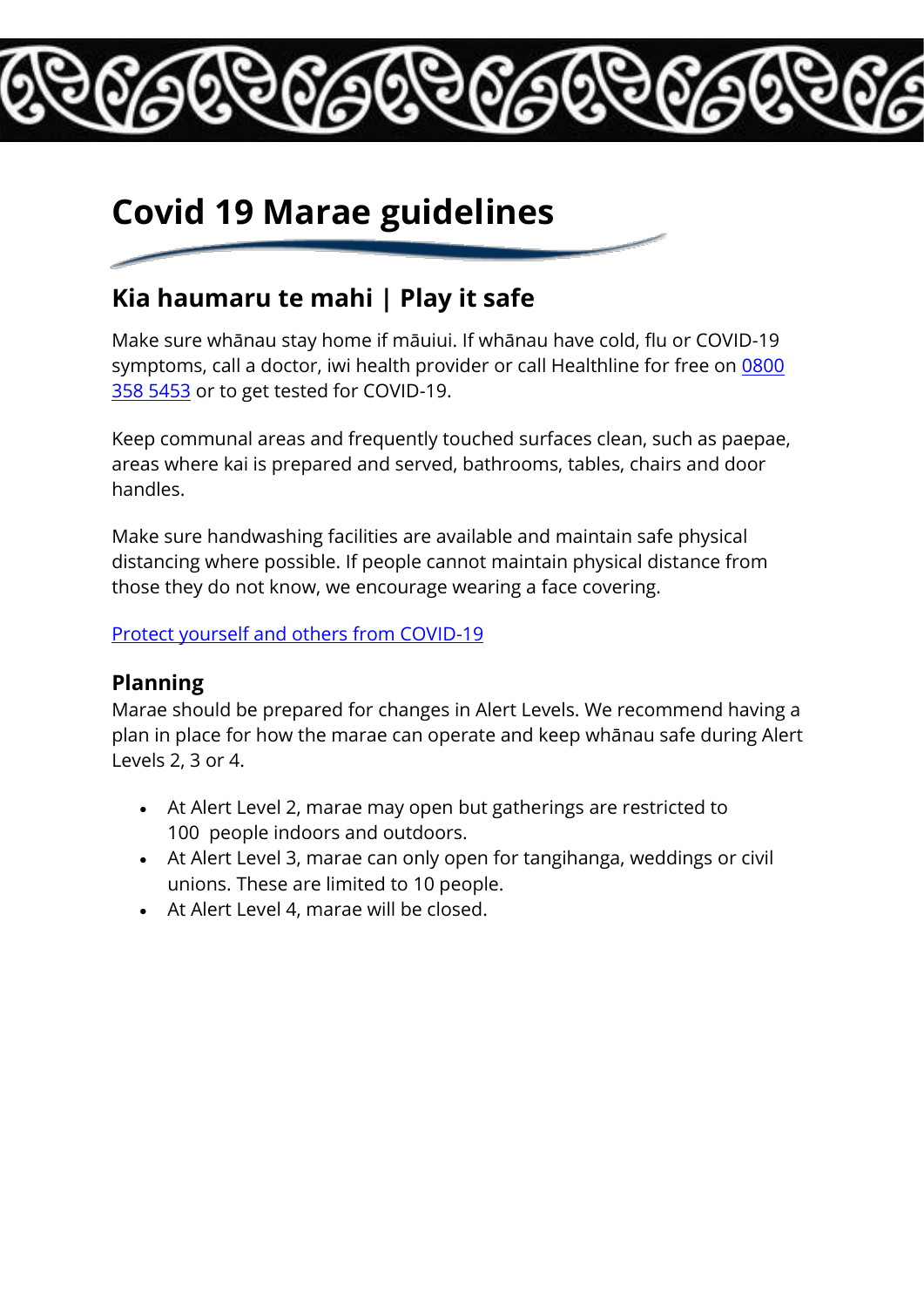## **Te Pae Mataara 1 | Alert Level 1**

There are no restrictions on gatherings at marae at Alert Level 1. Hui, tangihanga, hura kōhatu, huringa tau and other gatherings can go ahead.

It is important to stay vigilant, even at Alert Level 1. Kia mataara tātou.

Continue to provide appropriate handwashing facilities and make sure attendees keep up good handwashing practices. Keep frequently touched surfaces and objects clean, and make sure whānau stay

home if māuiui.

If whānau have cold or flu symptoms, contact a doctor, Māori health provider or call Healthline for free on [0800 358 5453](tel:08003585453) to get tested for COVID-19.

#### **Contact tracing**

The person organising a gathering at a marae must keep a record of the attendees. Marae do not need to keep contact tracing records if everyone at the gathering knows each other. But it is a good idea to keep a guest list to help with contact tracing if it is needed.

The best way to keep contact tracing records is by asking attendees to scan the NZ COVID Tracer QR code.

[Get an NZ COVID Tracer app QR code poster](https://covid19.govt.nz/business-and-money/businesses/get-your-qr-code-poster/)



Marae can open and hold gatherings at Alert Level 2, with up to 100 people in any indoor or outdoor defined space.

[Defined spaces\(external](https://covid19.govt.nz/activities/events-and-entertainment/#defined-spaces) link)

The 100 person limit does not include workers providing services to a gathering.

A marae can have multiple groups of people if they have more than one defined space, as long as there is no contact between them in or around the marae. This includes separate wharepaku and entrances for each group.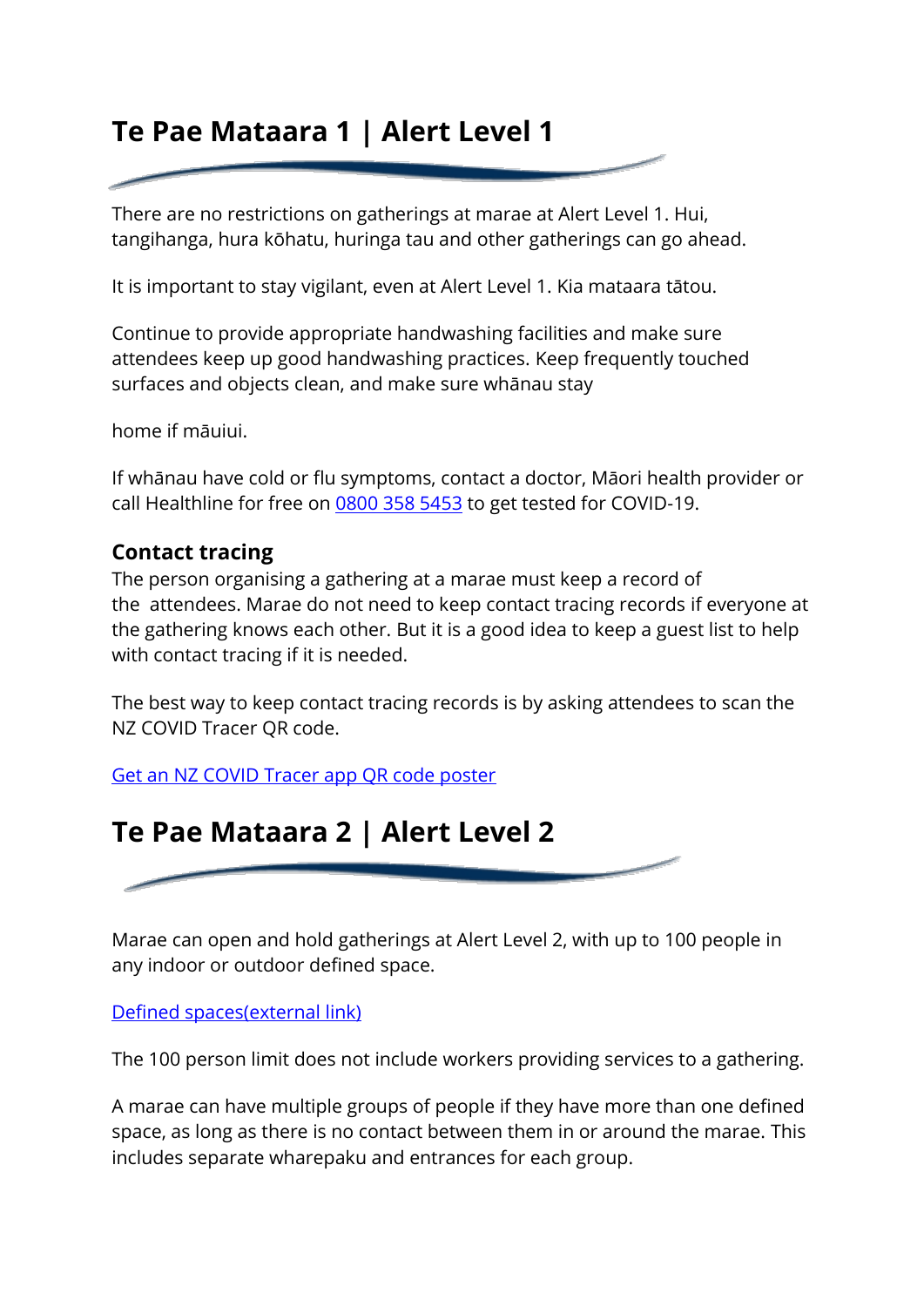Whānau, hapū and iwi may need to adapt their tikanga and kawa to meet Alert Level 2 restrictions.

- [Tangihanga at Alert Level 2](https://covid19.govt.nz/activities/funerals-tangihanga-and-last-rites/)
- [Weddings and civil unions at Alert Level 2](https://covid19.govt.nz/activities/weddings-and-civil-unions/#weddings-and-civil-unions-at-alert-level-2)
- [Meeting friends and whānau at Alert Level 2](https://covid19.govt.nz/activities/meeting-friends-and-whanau/#meeting-friends-and-wh%C4%81nau-at-alert-level-2)
- [Faith-based gatherings at Alert Level 2](https://covid19.govt.nz/activities/faith-based-gatherings/#faith-based-gatherings-at-alert-level-2)
- •

At all gatherings, keep each other safe by avoiding greetings that require close physical contact — for example, hongi, harirū, kissing or hugging with people you do not live with or who are outside your whānau. Guests can mix freely with people outside their whānau — you do not need to physically distance.

You do not need to wear a face covering when visiting a marae, but we encourage you to wear one if possible.

#### **Preparing and serving kai**

Before any gathering, clean all surfaces where kai will be prepared and served including benches, tables and chairs.

Serve kai on plates in individual portions for each person. Try to avoid buffets or platters where people have to share utensils.

The organiser of a gathering at a marae legally must record attendees to make sure contact tracing can happen if needed. You do not need to do this if every person at the gathering knows each other. To play it safe, keep records even if everyone knows each other.

Marae can use the official NZ COVID Tracer app for contact tracing.

#### [Get an NZ COVID Tracer app QR code poster](https://covid19.govt.nz/business-and-money/businesses/get-your-qr-code-poster/)

#### **Health and safety**

Marae will need to implement a Health and Safety plan and other measures. The Health and Safety plan must be displayed and communicated to all attendees. Contact your local hauora or Māori health provider for help with health and safety.

#### **Holding events**

Marae can take bookings for events such as conferences or business meetings at Alert Level 2.